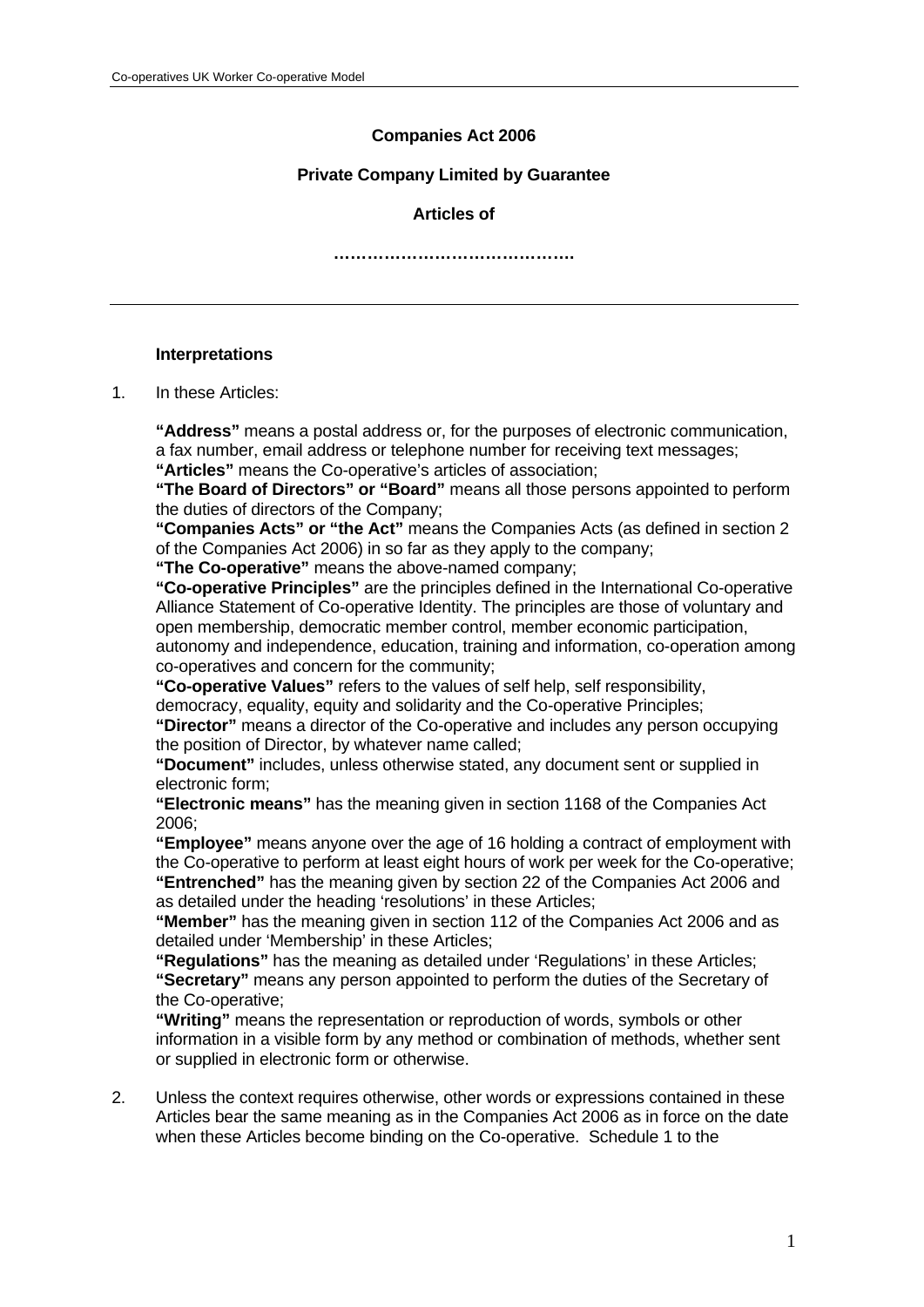Companies (Model Articles) Regulations 2008 shall apply to the Co-operative, save where amended or replaced by these Articles. In the case of any variation or inconsistency between these Articles and the model articles, these Articles shall prevail.

### **Purpose**

3. The purpose of the Co-operative is to carry out its function as a co-operative and to abide by the internationally recognised co-operative values and Co-operative Principles as defined by the International Co-operative Alliance. This article is Entrenched in accordance with section 22 of the Act; any alteration to this article requires the approval of 100% of the Members.

**Do not include the following if the Co-operative wishes to have unrestricted objects and may carry out any lawful activity.** 

### **OBJECTS**

4. The objects of the Co-operative are specifically restricted to carry on the business as a co-operative……

### **POWERS**

5. To further its objects the Co-operative may do all such lawful things as may further the Co-operative's objects and, in particular, may borrow or raise funds for any purpose.

### **MEMBERS**

- 6. The first Members of the Co-operative will be the subscribers to the memorandum of association of the Co-operative. Only Employees may be Members of the Co-operative.
- 7. All Employees on taking up employment with the Co-operative may be admitted to membership of the Co-operative, except that the Co-operative in a general meeting may by a majority vote decide to exclude from membership:
	- (a) Newly appointed Employees during such reasonable probationary period as may be specified in their terms and conditions of employment;
	- (b) Employees working less than a prescribed number of hours per week (or per month);

provided that any such criteria for exclusion is applied equally to all Employees.

8. In accordance with the Co-operative Principle of voluntary and open membership, whilst the Co-operative shall undertake to encourage its Employees to become Members, membership must be voluntary and as a result cannot be a condition of employment.

### **Applications for Membership**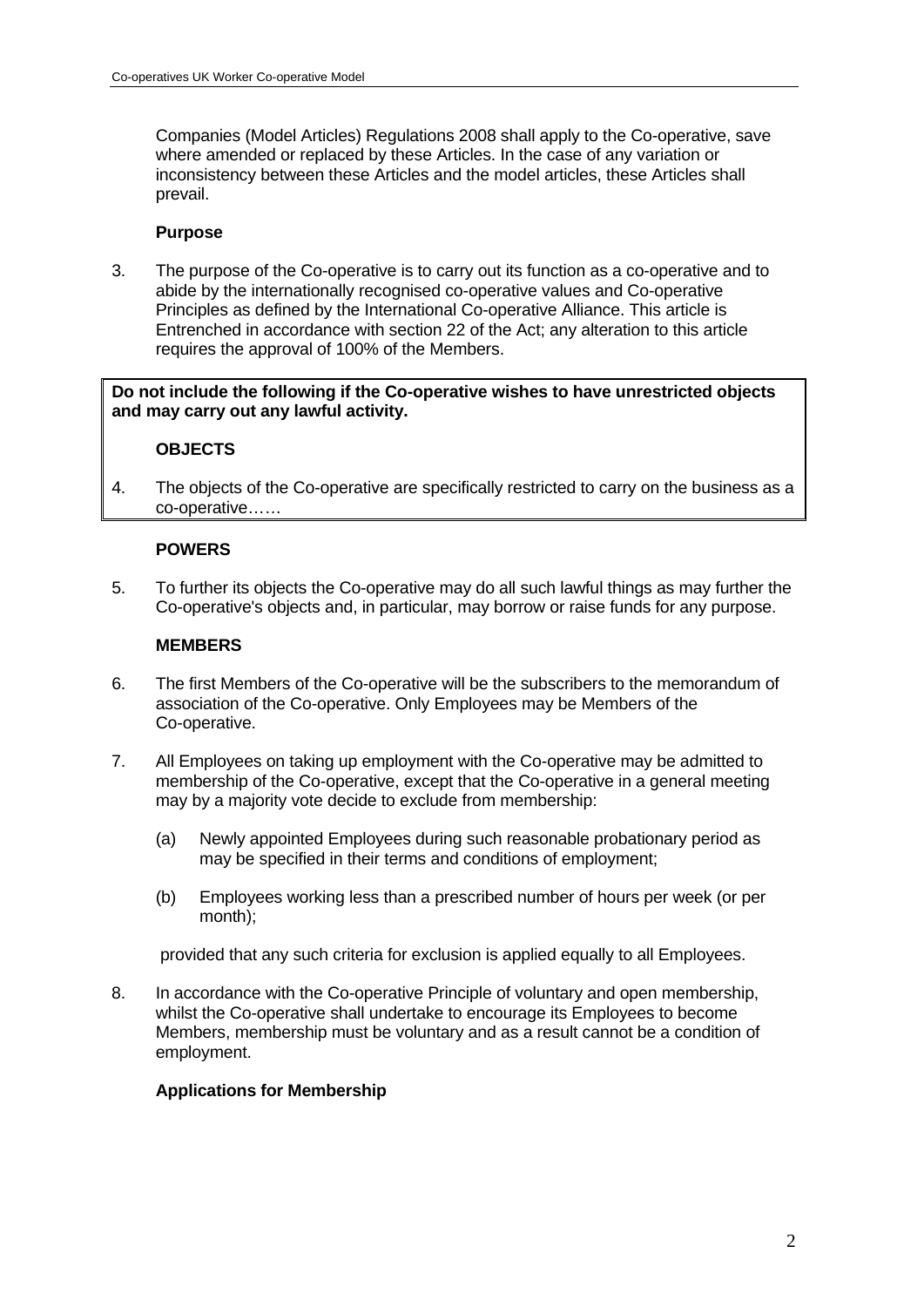9. No natural person shall be admitted into membership of the Co-operative unless they have attained the age of 16, and s/he is an Employee. All those wishing to become a Member must support the aims of the Co-operative and applications for membership shall be in a form approved by the Directors and the Directors have approved the application.

### **Member Commitment**

- 10. All Members agree to attend general meetings and take an active interest in the operation and development of the Co-operative and its business. Members have a duty to respect the confidential nature of the business decisions of the Co-operative.
- 11. In accordance with the Co-operative Principle of education, training and information, the Co-operative shall provide potential Members with information about what the role of a Member is within the Co-operative and will provide training in the skills required to be a Member and to participate in the operation of the Co-operative.
- 12. The Co-operative shall provide ongoing education and training in co-operative values and Co-operative Principles and associated topics. The Co-operative shall support its Members by ensuring that general meetings are accessible and encourage participation.

# **Termination of Membership**

- 13. A Member shall cease to be a Member of the Co-operative immediately that s/he:
	- (a) Ceases to be in the employment of the Co-operative; or
	- (b) Resigns in Writing as a Member of the Co-operative to the Secretary; or
	- (c) Is expelled from membership in accordance with these Articles; or
	- (d) Dies, or in the opinion of the Board is unable to carry out their duties.
- 14. The rights and privileges of a Member shall not be transferable or transmissible.

# **Removal of a Member**

- 15. A Member may be expelled from membership by a resolution of the Co-operative stating that it is in the best interests of the Co-operative that her/his membership is terminated. A resolution to remove a Member from membership may only be passed if:
	- (a) The Member has been given at least 21 days' notice in Writing of the general meeting at which the resolution to expel them will be proposed and the reasons why it is to be proposed; and
	- (b) The Member or, at the option of the Member, a individual who is there to represent them (who need not be a Member of the Co-operative) has been allowed to make representations to the general meeting.

### **GENERAL MEETINGS**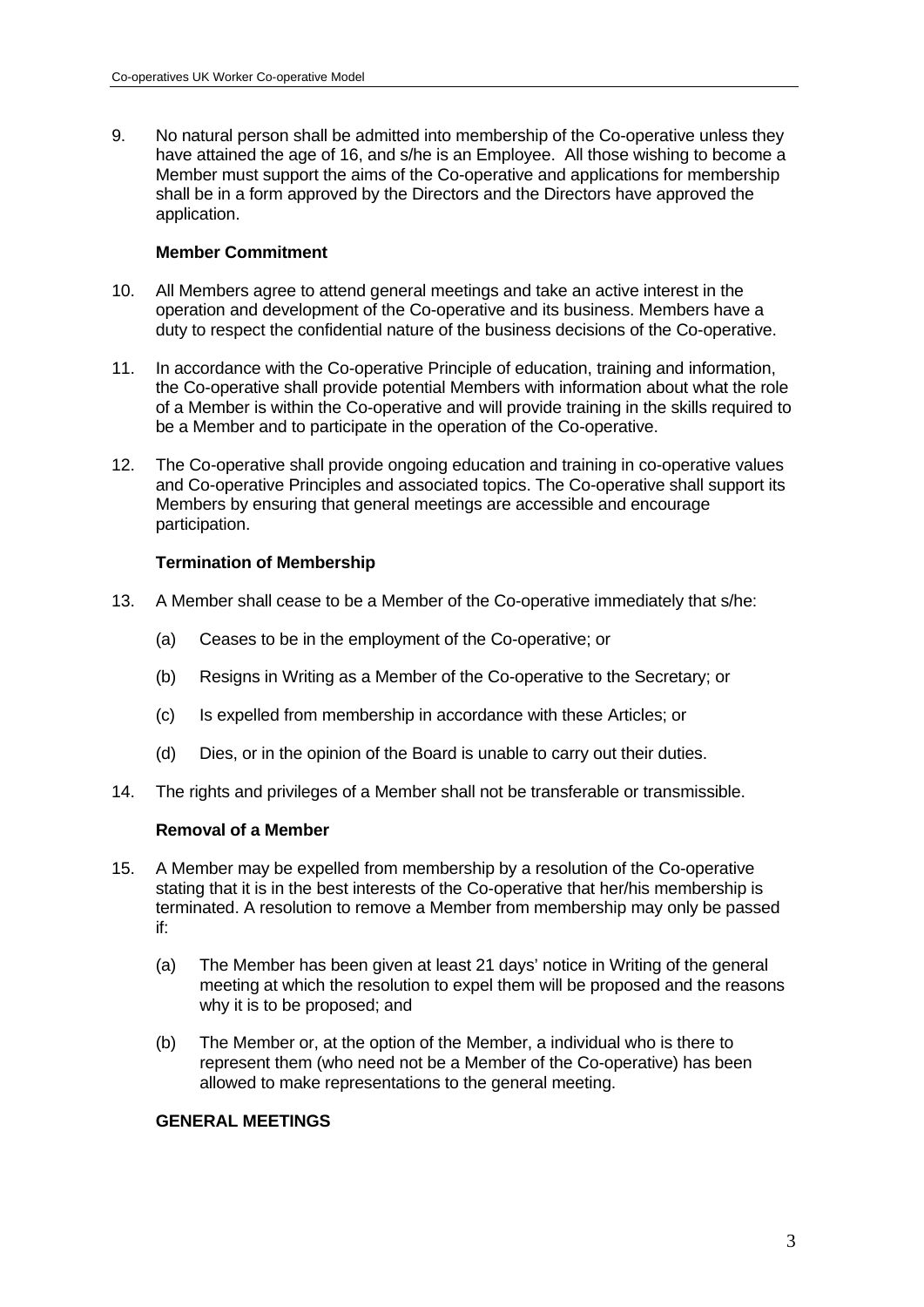- 16. The Co-operative shall in each calendar year hold a general meeting of the Members as its annual general meeting and shall specify the meeting as such in the notices calling it. The first annual general meeting shall be held within 18 months of incorporation. Every annual general meeting except the first shall be held not more than 15 months after the previous annual general meeting.
- 17. The business of an annual general meeting shall comprise, where appropriate:
	- (a) Consideration of accounts and balance sheets;
	- (b) Consideration of Directors' and auditor's reports;
	- (c) Elections to replace retiring Directors;
	- (d) Appointment and remuneration of the auditor (or their equivalent).
- 18. In accordance with the Co-operative Principle of democratic member control, the Co-operative shall ensure that, in addition to the annual general meeting, at least four other general meetings are held annually. The purpose of these meetings is to ensure that Members are given the opportunity to participate in the decision-making process of the Co-operative, review the business planning and management processes and to ensure the Co-operative manages itself in accordance with the co-operative values and Co-operative Principles.

### **Calling a General Meeting**

19. The Board of Directors may convene a general meeting or, in accordance with the Companies Acts, 10% of the membership may, in Writing, require the Directors to call a general meeting.

### **Notices**

- 20. The Directors shall call the annual general meeting giving 14 clear days' notice to all Members. All other general meetings shall be convened with at least 14 clear days' notice but may be held at shorter notice if so agreed in Writing by a majority of Members together holding not less than 90% of the total voting rights of the Co-operative.
- 21. All notices shall specify the date, time and place of the meeting along with the general nature of business to be conducted and any proposed resolutions. The notice must also contain a statement setting out the right of each Member to appoint a proxy.
- 22. The accidental omission to give notice of a meeting to or non-receipt of notice of a meeting by any Person entitled to receive notice shall not invalidate proceedings at that meeting.

### **Proxies**

- 23. A Member who is absent from a general meeting may appoint any Person to act as their proxy, provided that no Person shall hold a proxy for more than five Members at any one time in any general meeting.
- 24. Proxies may only validly be appointed by a notice in Writing which: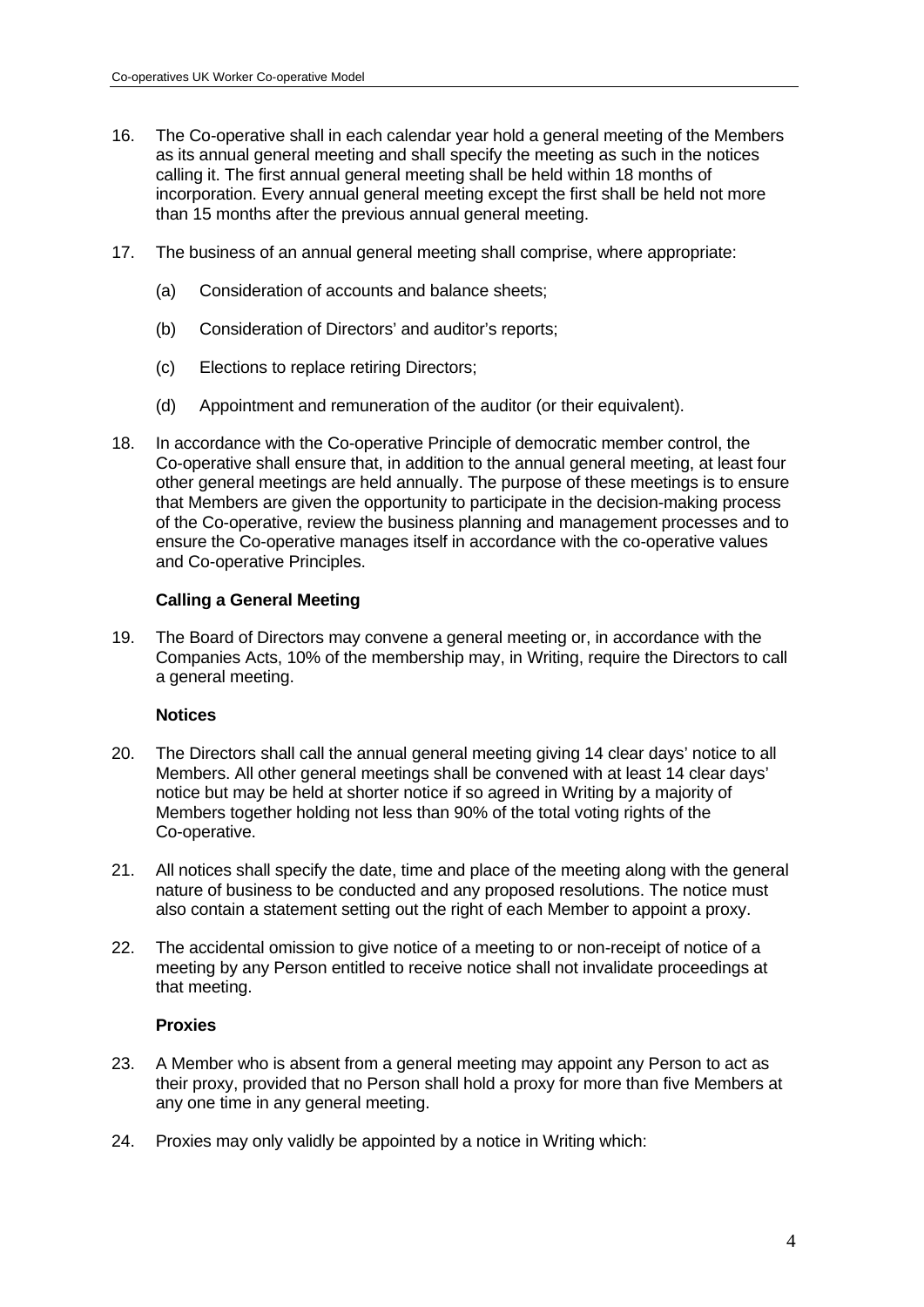- (a) States the name and Address of the Member appointing the proxy;
- (b) Identifies the Person appointed to be that Member's proxy and the general meeting in relation to which that Person is appointed;
- (c) Is signed by or on behalf of the Member appointing the proxy, or is authenticated in such manner as the Directors may determine; and
- (d) Is delivered to the Co-operative in accordance with the Articles and any instructions contained in the notice of the general meeting to which they relate.
- 25. The Co-operative may require proxy notices to be delivered in a particular form and may specify different forms for different purposes.
- 26. Proxy notices may specify how the proxy appointed under them is to vote (or that the proxy is to abstain from voting) on one or more of the resolutions, otherwise the proxy notice shall be treated as allowing the Person appointed the discretion as how to vote on any matter.
- 27. A Person who is entitled to attend, speak or vote (either on a show of hands or a poll) at a general meeting remains so entitled in respect of that meeting or any adjournment of the general meeting to which it relates.
- 28. An appointment using a proxy notice may be revoked by delivering to the Co-operative a notice in Writing given by or on behalf of the Person by whom or on whose behalf the proxy notice was given. A notice revoking a proxy appointment only takes effect if it is delivered before the start of the meeting or the adjourned meeting to which it relates.
- 29. If a proxy notice is not signed by the Person appointing the proxy, it must be accompanied by evidence in Writing that the person signing it has the authority to execute it on the appointor's behalf.

### **Quorum**

30. No business shall be transacted at a general meeting unless a quorum of Members is present, either in person or represented by proxy. Unless amended by special resolution of the Co-operative, a quorum shall be 2 Members or 50% of the membership, whichever is the greater.

# **Chairing General Meetings**

31. Members shall appoint one of their number as the chairperson to facilitate general meetings. If s/he is absent or unwilling to act at the time any meeting proceeds to business then the Members present shall choose one of their number to be the chairperson for that meeting. The appointment of a chairperson shall be the first item of business at the general meeting.

### **Attendance and Speaking at General Meetings**

32. A Member is able to exercise the right to speak at a general meeting and is deemed to be in attendance when that Person is in a position to communicate to all those attending the meeting. The Directors may make whatever arrangements they consider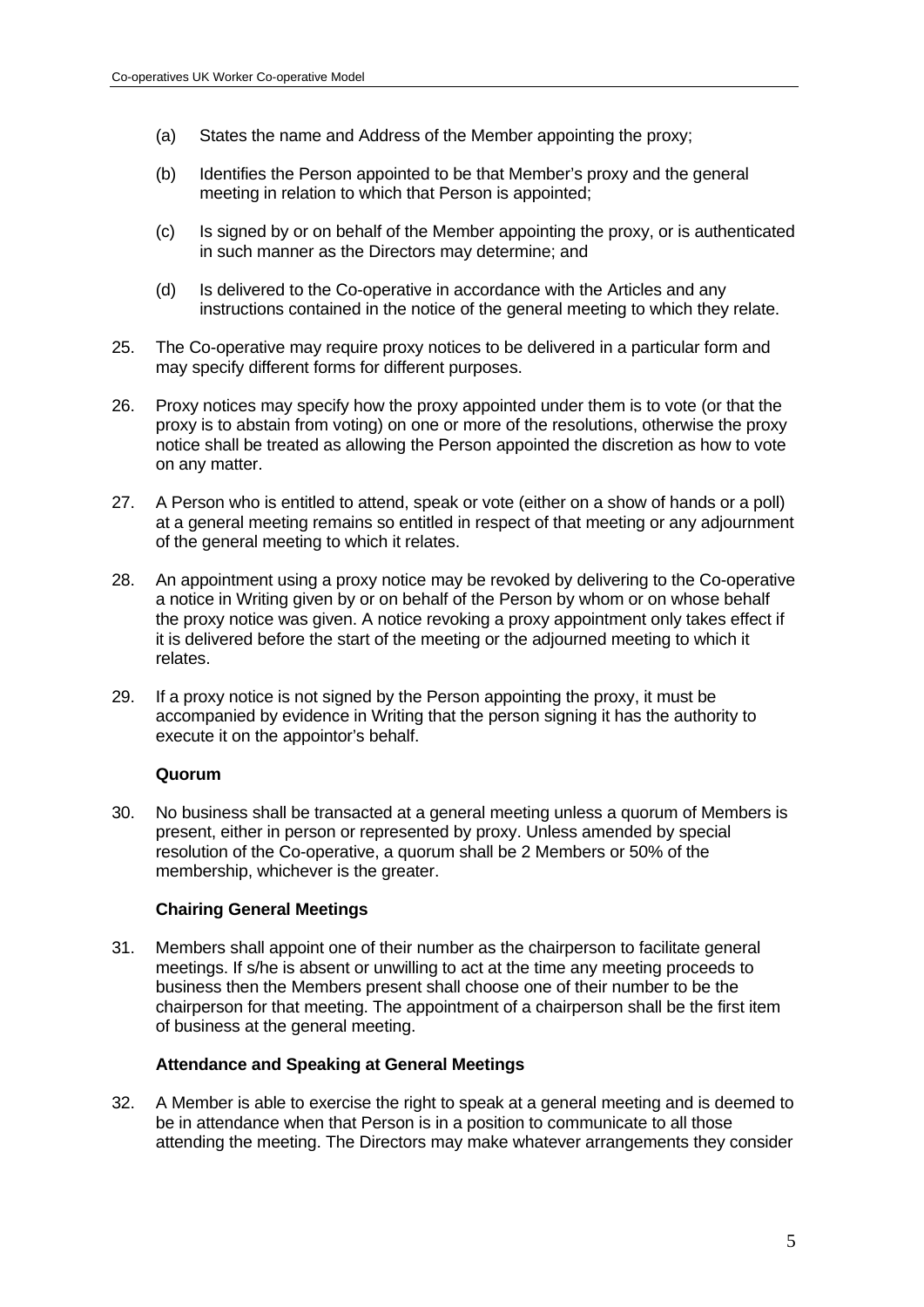appropriate to enable those attending a general meeting to exercise their rights to speak or vote at it including by Electronic Means. In determining attendance at a general meeting, it is immaterial whether any two or more Members attending are in the same place as each other.

33. The chairperson of the meeting may permit other persons who are not Members of the Co-operative to attend and speak at general meetings, without granting any voting rights.

### **Adjournment**

- 34. If a quorum is not present within half an hour of the time the general meeting was due to commence, or if during a meeting a quorum ceases to be present, the chairperson must adjourn the meeting. If within half an hour of the time the adjourned meeting was due to commence a quorum is not present, the Members present shall constitute a quorum.
- 35. The chairperson of a general meeting may adjourn the meeting whilst a quorum is present if:
	- (a) The meeting consents to that adjournment; or
	- (b) It appears to the chairperson that an adjournment is necessary to protect the safety of any persons attending the meeting or to ensure that the business of the meeting is conducted in an orderly manner.
- 36. The chairperson must adjourn the meeting if directed to do so by the meeting.
- 37. When adjourning a meeting the chairperson must specify the date, time and place to which it will stand adjourned or that the meeting is to continue at a date, time and place to be fixed by the Directors.
- 38. If the meeting is adjourned for 14 days or more, at least 7 clear days' notice of the adjourned meeting shall be given in the same manner as the notice of the original meeting.
- 39. No business shall be transacted at an adjourned meeting other than business which could not properly have been transacted at the meeting if the adjournment had not taken place.

# **Voting**

- 40. In accordance with the Co-operative Principle of democratic member control, each Member shall have one vote on any question to be decided in general meeting. This article is Entrenched in accordance with section 22 of the Act; any alteration to this article requires the approval of 100% of the Members.
- 41. A resolution put to the vote at a general meeting shall be decided on a show of hands unless a poll is duly demanded in accordance with these Articles.
- 42. In the case of an equality of votes, whether on a show of hands or a poll, the chairperson shall not have a second or casting vote and the resolution shall be deemed to have been lost.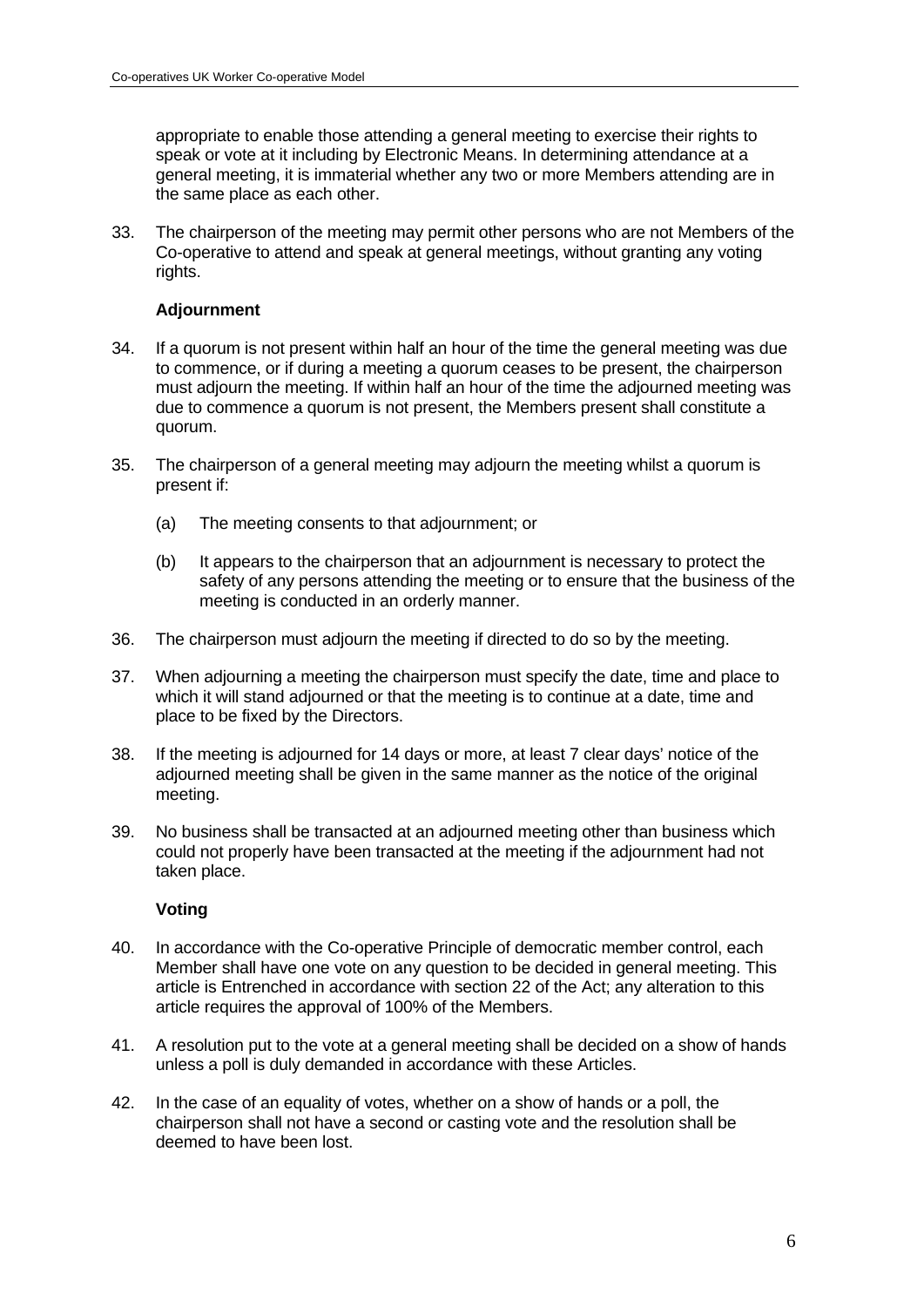# **Poll Votes**

- 43. A poll on a resolution may be demanded:
	- (a) In advance of the general meeting where the matter is to be put to the vote; or
	- (b) At a general meeting, either before a show of hands on that resolution or immediately after the result of a show of hands on that resolution is declared.
- 44. A poll may be demanded by:
	- (a) The chairperson of the meeting;
	- (b) The Directors;
	- (c) Two or more Persons having the right to vote on a resolution.
- 45. A demand for a poll may be withdrawn if the poll has not yet been taken and the chairperson consents to the withdrawal.
- 46. Polls must be taken immediately and in such manner as the chairperson of the meeting directs, provided that each Member shall have only one vote.

### **Resolutions**

- 47. Decisions at general meetings shall be made by passing resolutions:
	- (a) Decisions involving an alteration to articles that have been Entrenched in accordance with section 22 of the Act require the approval of 100% of the Members.
	- (b) The following decisions must be made by special resolution:
		- (i) Decisions involving an alteration to the Articles of the Co-operative, except where an article is Entrenched as detailed above;
		- (ii) Decisions to expel Members;
		- (iii) Decisions to dispose assets of the Co-operative equivalent in value to one-third of the Co-operative's last published balance sheet, as detailed in these Articles;
		- (iv) The decision to wind up the Co-operative;
		- (v) Other decisions which are required so by statute.
	- (c) All other decisions shall be made by ordinary resolution.
- 48. A special resolution is one passed by a majority of not less than 75% of votes cast at a general meeting and an ordinary resolution is one passed by a simple majority (51%) of votes cast.
- 49. Resolutions may be passed at general meetings or by written resolution.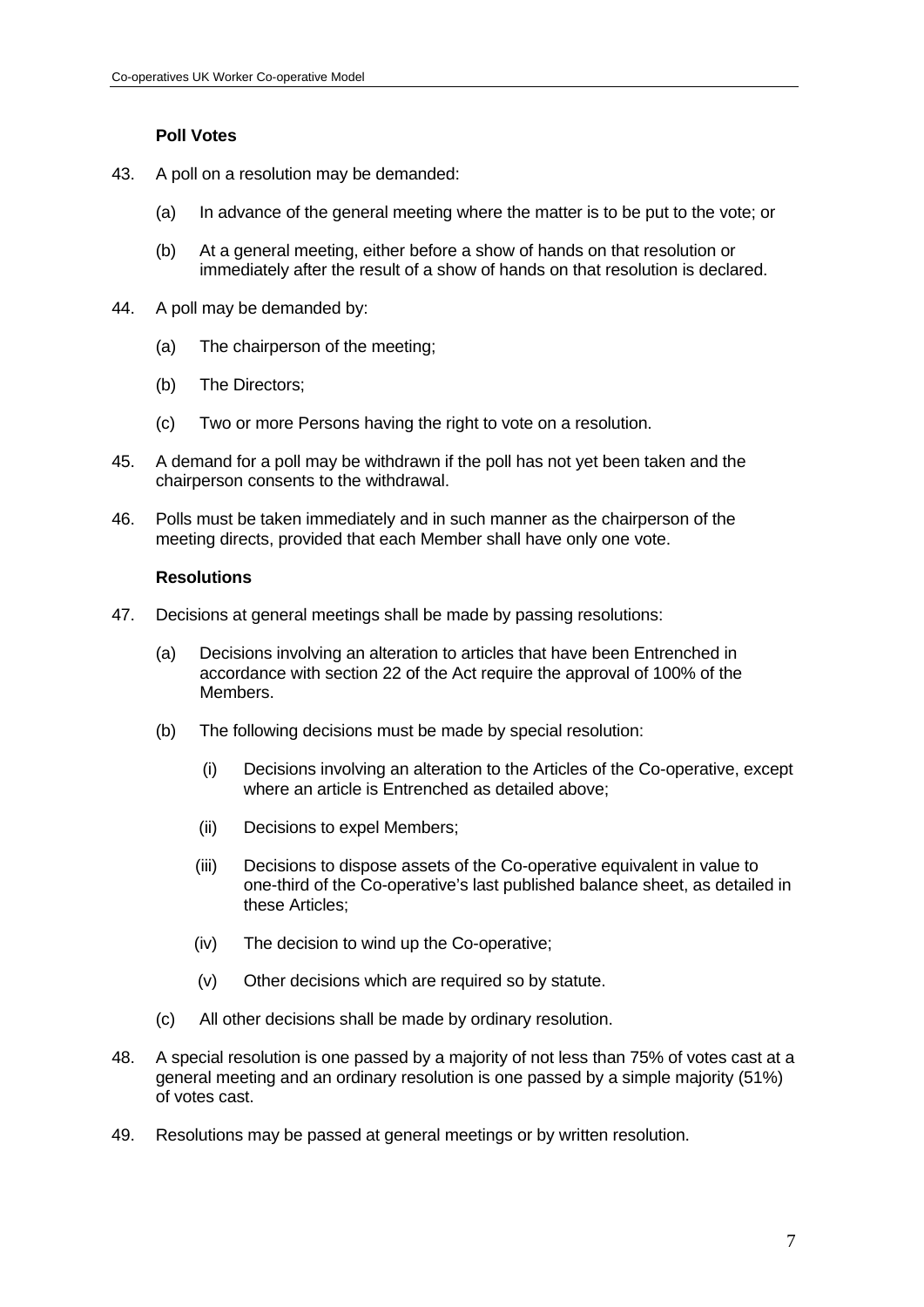- 50. A written resolution passed by Members shall be effective if it has been passed in accordance with the requirements of the Act which includes sending a copy of the proposed resolution to every Member. Written resolutions may comprise several copies to which one or more Members have signified their agreement.
- 51. A written resolution shall be deemed to have been passed if, within 28 days of the written resolution's circulation date:
	- (a) Written approval has been received from at least 75% of the Members where the resolution is a special resolution;
	- (b) Written approval has been received from at least 51% of the Members where the resolution is an ordinary resolution.
- 52. In accordance with the Companies Acts, resolutions to remove a Director or auditor (or their equivalent) of the Co-operative before the end of his/her period of office shall not be passed by written resolution.

# **DIRECTORS**

- 53. The Co-operative shall have a Board of Directors comprising not less than two Directors.
- 54. Those persons notified to the Registrar of Companies on incorporation and such others as they may determine in writing shall be the initial Board of Directors of the Co-operative from incorporation until the first annual general meeting.
- 55. Only Members of the Co-operative who are aged 16 years or more may serve on the Board of Directors.

# **OPTION 1: Elected Board of Directors**

56. The Board of Directors shall be elected by and from the Co-operative's Members. The maximum number of Directors serving on the Board shall be determined by a general meeting of the Co-operative from time to time.

# **Retirement Cycle**

57. At the first annual general meeting all Directors shall stand down. At every subsequent annual general meeting one-third of the Board of Directors, or if their number is not a multiple of three then the number nearest to one-third, shall retire from office. The Directors to retire shall be the Directors who have been longest in office since their last election. Where Directors have held office for the same amount of time the Director to retire shall be decided by lot. A retiring Director shall be eligible for re-election.

# **OPTION 2: Collective Management**

58. Subject to those Directors appointed for the purposes of incorporation, all Members of the Co-operative shall also be Directors. Upon becoming a Member of the Co-operative a person shall be appointed to the Board of Directors and if a person ceases to hold office as a Director they will also cease to be a Member of the Co-operative.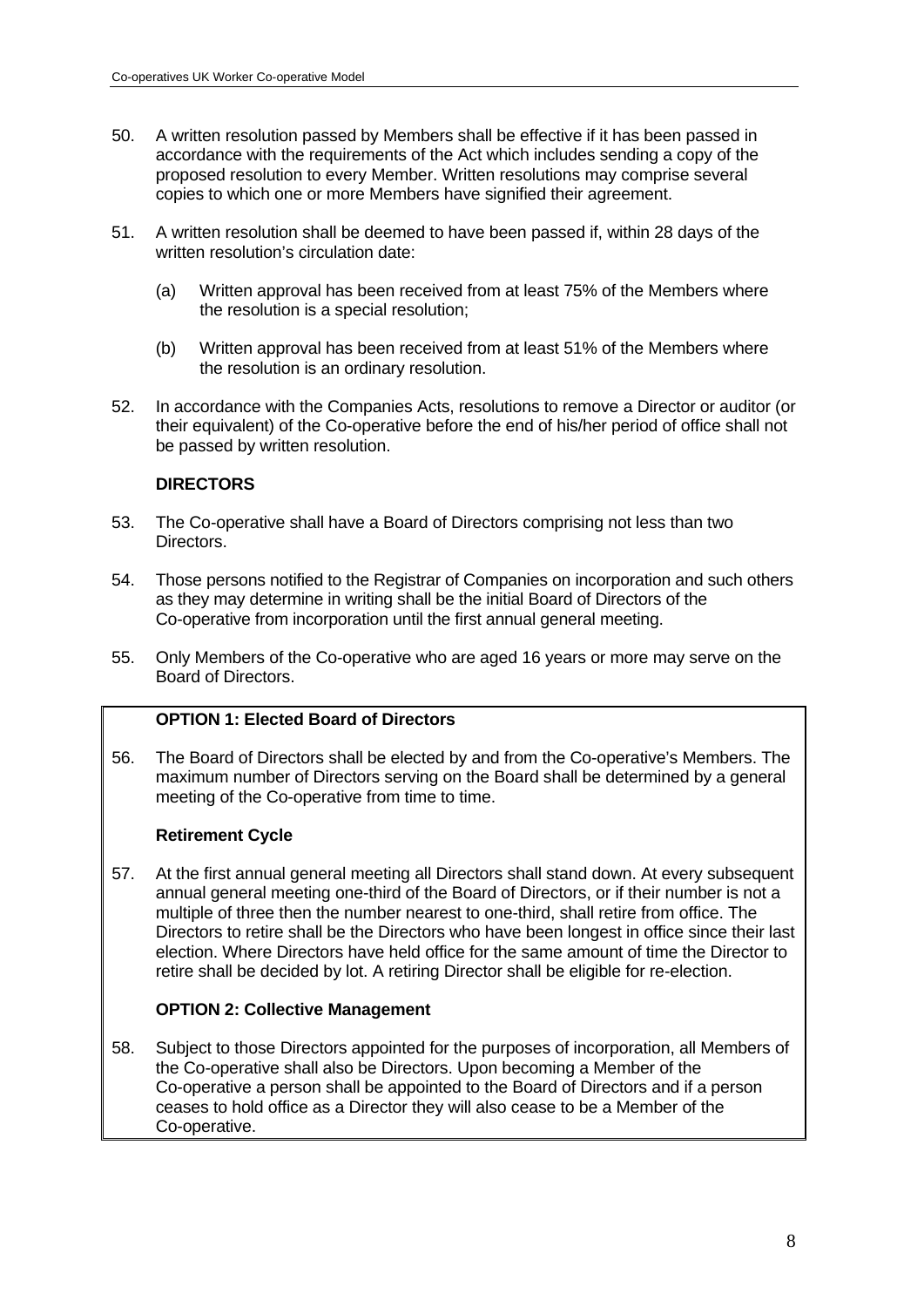# **Co-option of Directors**

59. The Board of Directors may at any time fill a casual vacancy on the Board by co-option. Co-opted individuals must be Members of the Co-operative and will hold office as Director only until the next annual general meeting.

# **Board Education and Training**

60. In accordance with the Co-operative Principle of education, training and information, before accepting a position as Director an individual must agree to undertake training during their first year of office as deemed appropriate by the Co-operative. This training will include information on the roles and responsibilities of being a Director of a company which is also a co-operative.

# **Powers and Duties of the Board of Directors**

- 61. The Directors are responsible for the management of the Co-operative's business and, subject to these Articles and directions given by special resolution, they may exercise all the powers of a company for this purpose. No such special resolution invalidates anything which the Directors have done before the passing of the special resolution.
- 62. All decisions made by a meeting of the Board of Directors or by any person acting as a Director shall remain valid even if it is later discovered that there was some defect in the Director's appointment or that the individual had previously been disqualified from acting as a Director.
- 63. In accordance with the Co-operative Principles of democratic member control and member economic participation, the Board of Directors shall not be entitled to sell or otherwise dispose of assets (in a single transaction or series of transactions) equivalent in value to one-third or more of the total value of the last published balance sheet of the Co-operative without the approval of the Members by special resolution.

# **Delegation**

- 64. Subject to these Articles, the Directors may delegate any of the powers which are conferred on them under these Articles to any Person or committee consisting of Members of the Co-operative, by such means, to such an extent, in relation to such matters and on such terms and conditions as they think fit.
- 65. The Directors may specify that any such delegation may authorise further delegation of the powers by any person to whom they are delegated.
- 66. The Directors may revoke any delegation in whole or in part or alter any terms and conditions.

### **Sub-Committees**

67. A sub-committee to which the Directors delegate any of their powers must follow procedures which are based as far as they are applicable on those provisions of these Articles which govern the taking of decisions by Directors.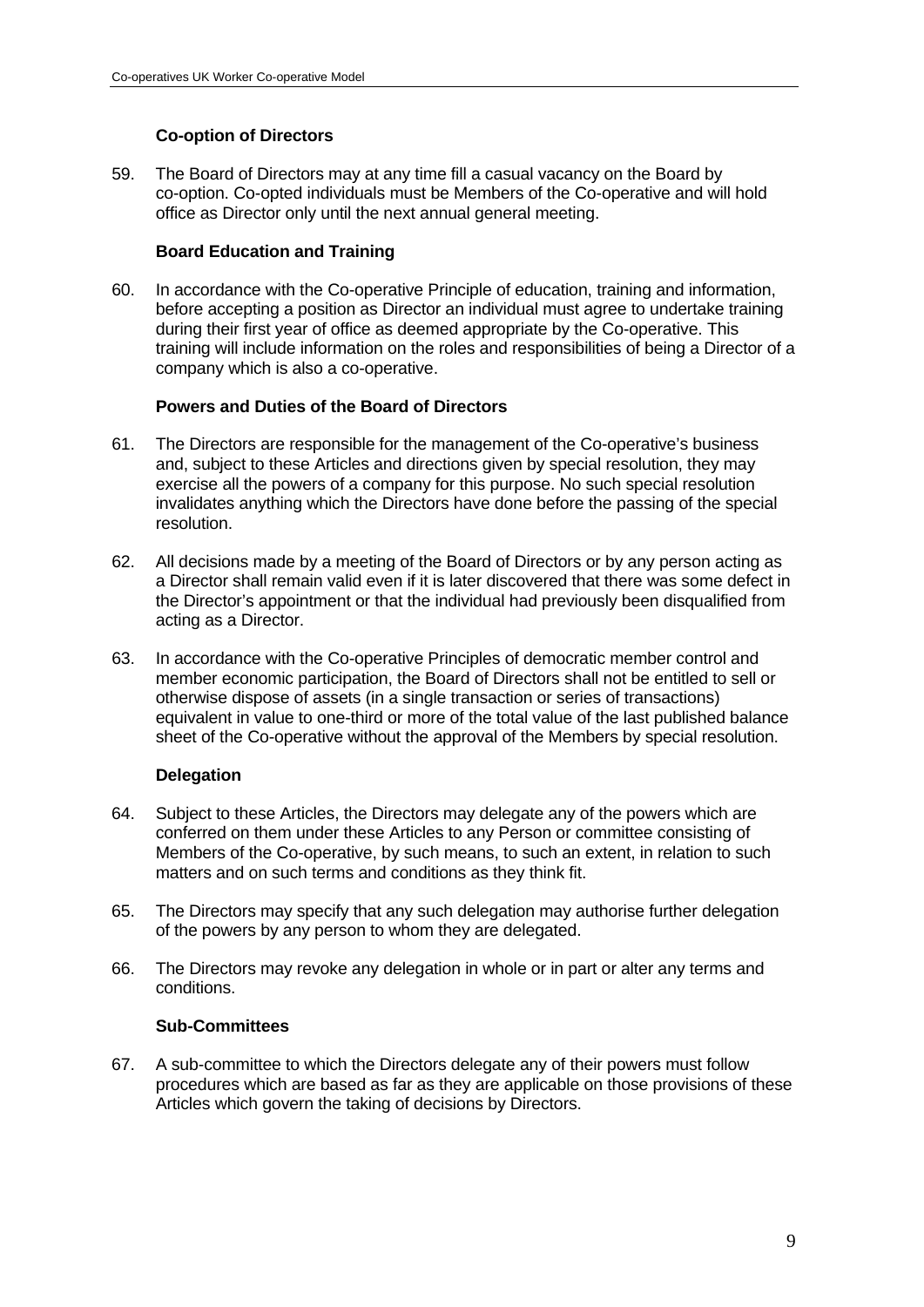- 68. The Directors may make Regulations for all or any sub-committees, provided that such Regulations are not inconsistent with these Articles.
- 69. All acts and proceedings of any sub-committee must be fully and promptly reported to the Directors.

## **PROCEEDINGS OF THE BOARD OF DIRECTORS**

### **Calling a Meeting of the Board of Directors**

70. Any Director may, and the Secretary on the requisition of a Director shall, call a meeting of the Board of Directors by giving reasonable notice of the meeting to all Directors. Notice of any meeting of the Board of Directors must indicate the date, time and place of the meeting and, if the Directors participating in the meeting will not be in the same place, how they will communicate with each other.

### **Proceedings of a Meeting of the Board of Directors**

- 71. The Board of Directors may meet together for the despatch of business, adjourn and otherwise regulate their meetings as they think fit.
- 72. A Director is able to exercise the right to speak at a meeting of the Board of Directors and is deemed to be in attendance when that person is in a position to communicate to all those attending the meeting. The Directors may make whatever arrangements they consider appropriate to enable those attending a meeting of the Board of Directors to exercise their rights to speak or vote at it including by Electronic Means. In determining attendance at a meeting of the Board of Directors, it is immaterial whether any two or more Directors attending are in the same place as each other.
- 73. Questions arising at any meetings shall be decided by a majority of votes. In the case of an equality of votes the status quo shall be maintained and the Board of Directors may choose to refer the matter to a general meeting of the Co-operative.
- 74. A written resolution, circulated by to all Directors and signed by a simple majority (51%) of Directors, shall be valid and effective as if it had been passed at a Board meeting duly convened and held. A written resolution may consist of several identical Documents signed by one or more Directors.
- 75. The Board of Directors may, at its discretion, invite other persons to attend its meetings with or without speaking rights and without voting rights. Such attendees will not count toward the quorum.
- 76. The Directors must ensure that the Co-operative keeps a record, in Writing, for at least 10 years from the date of the decision recorded, of every unanimous or majority decision taken by the Directors.

### **Quorum**

77. The quorum necessary for the transaction of business at a meeting of the Board of Directors shall be 50% of the Directors or 2, whichever is the greater.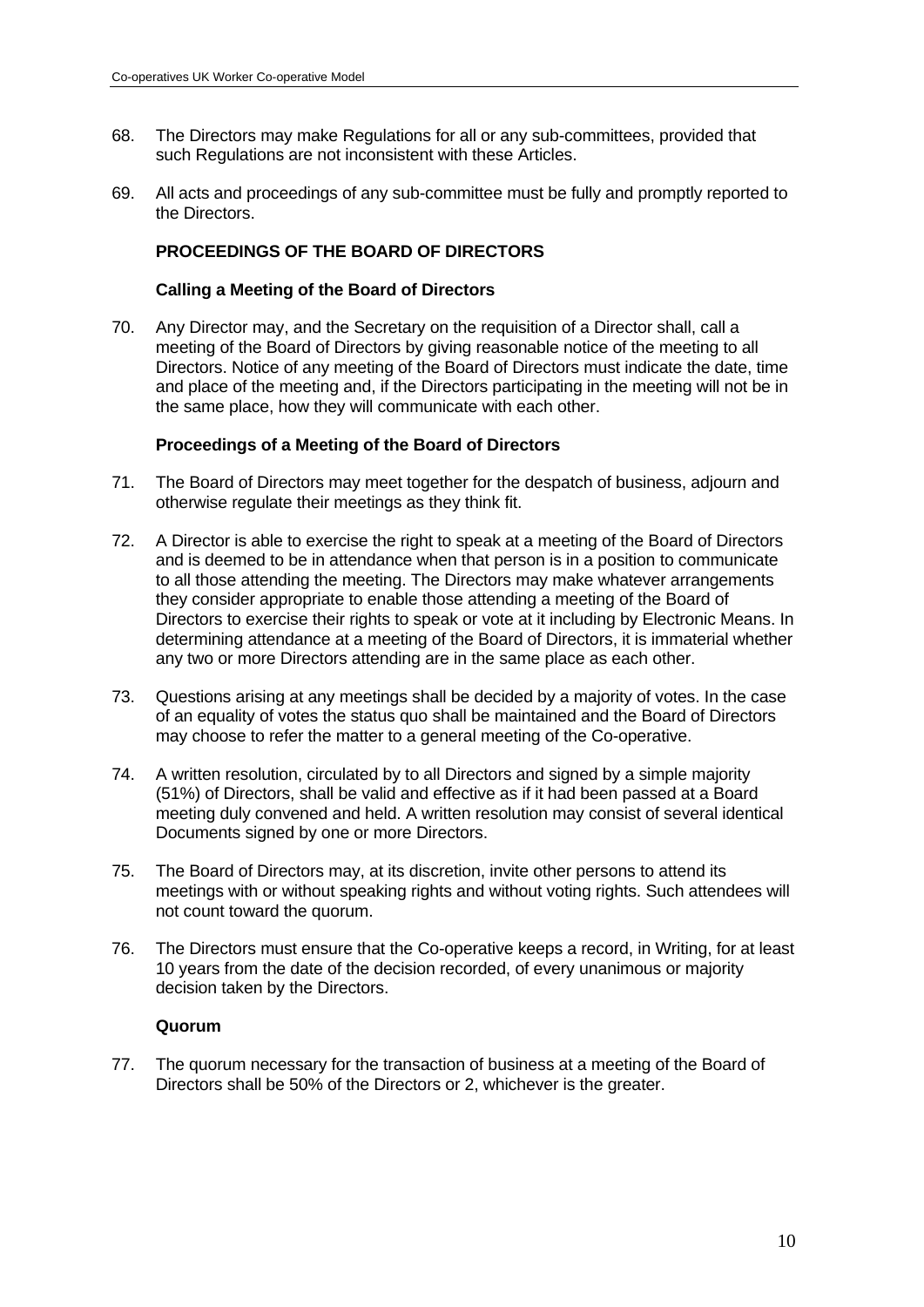78. If at any time the total number of Directors in office is less than the quorum required, the Directors must not take any decisions other than to appoint further Directors or to call a general meeting so as to enable the Members to appoint further Directors.

### **Chairperson**

79. Directors shall appoint one of their number as the chairperson to facilitate meetings of the Board of Directors. If s/he is absent or unwilling to act at the time any meeting proceeds to business then the Directors present shall choose one of their number to be the chairperson for that meeting. The appointment of a chairperson shall be the first item of business at the meeting.

### **Declaration of Interest**

- 80. Whenever a Director has a personal, financial or material interest, whether directly or indirectly, in a matter to be discussed at a meeting and whenever a Director has an interest in another unincorporated body, firm, partnership or corporate body whose interests are reasonably likely to conflict with those of the Co-operative in relation to a matter to be discussed at a meeting, notwithstanding matters relating to the terms of business of the Co-operative, s/he must;
	- (a) Declare the nature and extent of the interest before the discussion begins on the matter;
	- (b) Withdraw from that part of the meeting unless expressly invited by the chairperson of the meeting to remain;
	- (c) Not be counted in the quorum for that part of the meeting;
	- (d) Withdraw during the vote and have no vote on the matter.

 Provided that nothing in this Article shall prevent a Director from counting towards the quorum for Board meetings and voting where the matter relates to her/his own contract of employment or in respect of bonus or other payments to Members.

- 81. Subject to anything to the contrary in these Articles:
	- (a) In accordance with (but subject to) the Companies Acts, the Board of Directors may give authorisation in respect of a situation in which a Director has, or could have, a direct or indirect interest that conflicts, or possibly may conflict, with the interests of the Co-operative; and
	- (b) In authorising a situation the Board of Directors may decide, whether at the time of giving the authorisation or subsequently, that if the conflicted Director has obtained any information through her/his involvement in the situation otherwise that as a Director and in respect of which s/he owes a duty of confidentiality to another person, the Director is under no obligation to:
		- (i) Disclose that information to the Co-operative; and/or
		- (ii) Use that information for the benefit of the Co-operative;

where to do so would amount to a breach of confidence**.**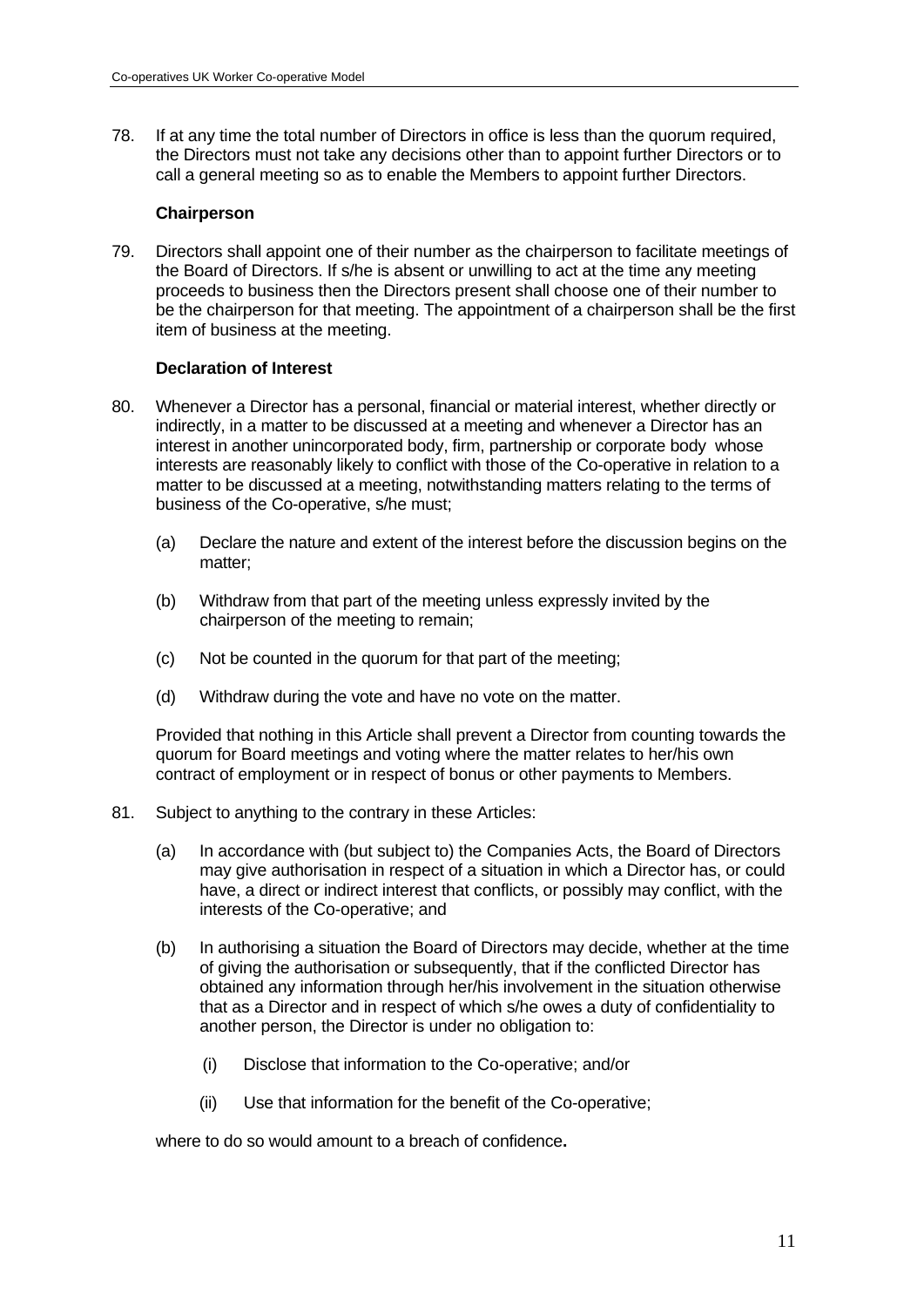### **Expenses**

82. The Co-operative may pay any reasonable expenses which the Directors properly incur in connection with their attendance at meetings or otherwise in connection with the exercise of their powers and the discharge of their responsibilities in relation to the Co-operative.

### **Termination of a Director's Appointment**

- 83. A person ceases to be a Director of the Co-operative as soon as:
	- (a) That person ceases to be a Member of the Co-operative;
	- (b) That person resigns from office in Writing to the Secretary of the Co-operative, and such resignation has taken effect in accordance with its terms:
	- (c) That person is removed from office by a resolution of the Co-operative in general meeting in accordance with these Articles and the Companies Acts;
	- (d) That person ceases to be a Director by virtue of any provision of the Companies Acts or is prohibited from being a Director by law;
	- (e) A bankruptcy order is made against that person;
	- (f) A registered medical practitioner who is treating that person gives a written opinion to the Co-operative stating that the person has become physically or mentally incapable of acting as a Director and may remain so for more than three months;
	- (g) By reason of that person's mental health, a court makes an order which wholly or partly prevents that person from personally exercising any powers or rights which that person would otherwise have.

### **Removal of a Director**

- 84. A Director may be expelled from office by a resolution of the Co-operative stating that it is in the best interests of the Co-operative that her/his office is terminated. A resolution to remove a Director from office may only be passed if:
	- (a) The Director has been given at least 21 days' notice in Writing of the general meeting at which the resolution to remove them from office will be proposed and the reasons why it is to be proposed; and
	- (b) The Director or, at the option of the Director, the Director's representative (who need not be a Member of the Co-operative) has been allowed to make representations to the general meeting.

### **SECRETARY**

85. The Board of Directors shall appoint a Secretary of the Co-operative for such term and at such remuneration and upon such conditions as they think fit. Any Secretary so appointed may also be removed by them.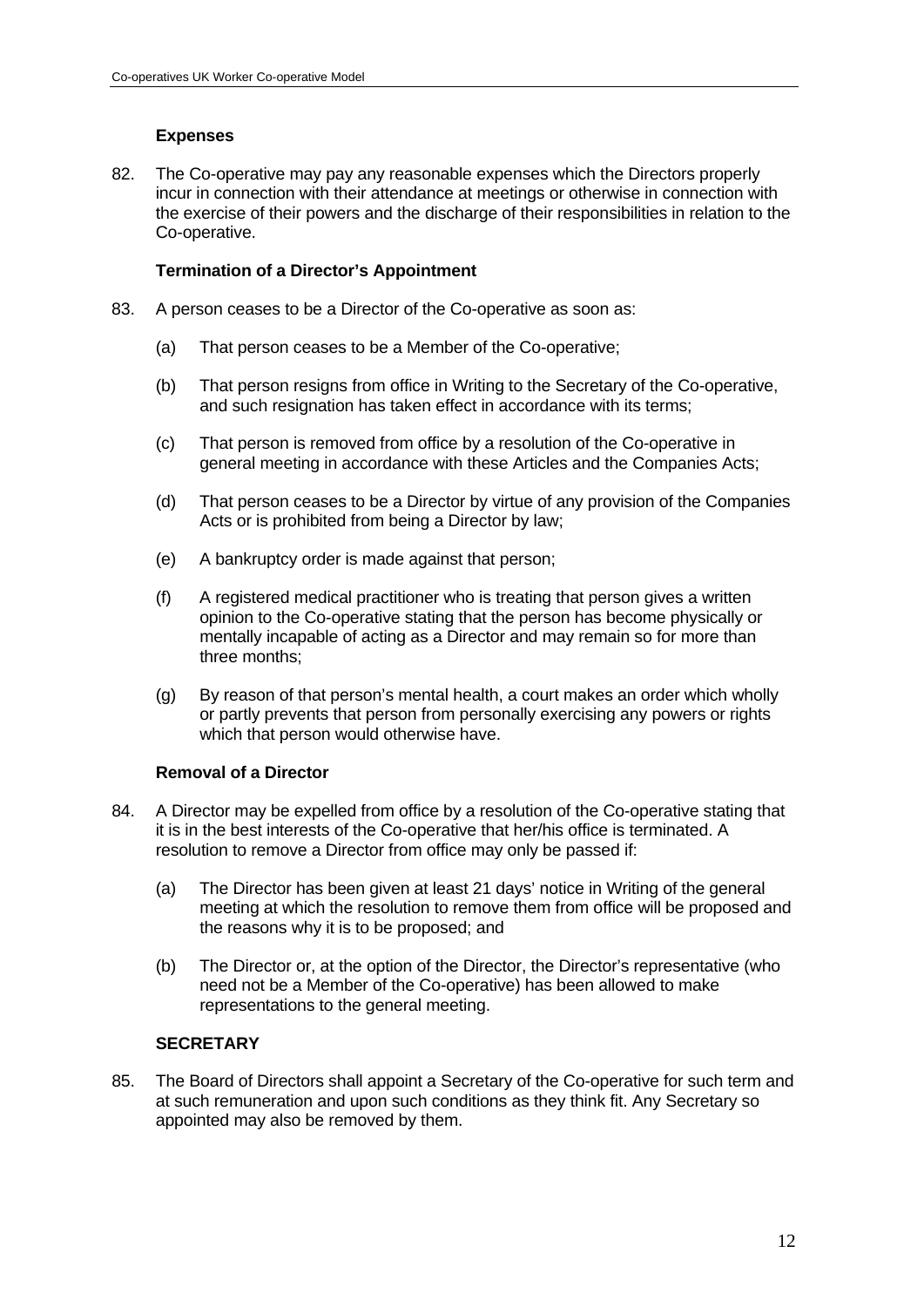86. A provision of the Companies Acts or these Articles requiring or authorising a thing to be done by or to a Director and the Secretary shall not be satisfied by its being done by or to the same person acting in both capacities.

# **REGULATIONS**

87. The Co-operative in a general meeting or the Board of Directors may from time to time make, adopt and amend such Regulations in the form of bye-laws, standing orders, secondary rules or otherwise as they think fit for the management, conduct and regulation of the affairs of the Co-operative and the proceedings and powers of the Board of Directors and sub-committees. No regulation shall be made which is inconsistent with these Articles or the Companies Acts. All members of the Co-operative and the Board of Directors shall be bound by such Regulations whether or not they have received a copy of them.

# **LIABILITY OF MEMBERS**

88. The liability of Members is limited to £1. Every Member of the Co-operative undertakes to contribute to the assets of the Co-operative in the event of it being wound up while s/he is a Member or within one year of her/him ceasing to be a Member. The contribution shall be for payment of the debts and liabilities of the Co-operative contracted while s/he was a Member and of the costs, charges or expenses of winding up and for the adjustments of the rights of the contributories amongst themselves. Each Member's contribution shall not exceed £1.

# **APPLICATION OF PROFIT**

- 89. The profit of the Co-operative shall be applied in the following ways, in such proportions and in such manner as the general meeting shall decide from time to time:
	- (a) To create a general reserve for the continuation and development of the Co-operative;
	- (b) In accordance with the Co-operative Principle of member economic participation, to a bonus for all members, either equally or in accordance with some other equitable formula which recognises the relative contribution made by each Member to the business of the Co-operative;
	- (c) In accordance with the Co-operative Principle of concern for community, to make payment for social, co-operative and community purposes.

# **DISSOLUTION**

# **OPTION 1: Common Ownership**

90. The Co-operative is a common ownership enterprise. In the event of the winding up or dissolution of the Co-operative the liquidator shall first, according to law, use the assets of the Co-operative to satisfy its debts and liabilities. Any balance of assets remaining may not be distributed among the Members but shall be transferred to some other common ownership co-operative(s) or to Co-operatives UK (or any body that succeeds to its function). If such residual assets cannot be distributed in this manner they shall be transferred to some other organisation(s) whose purpose is to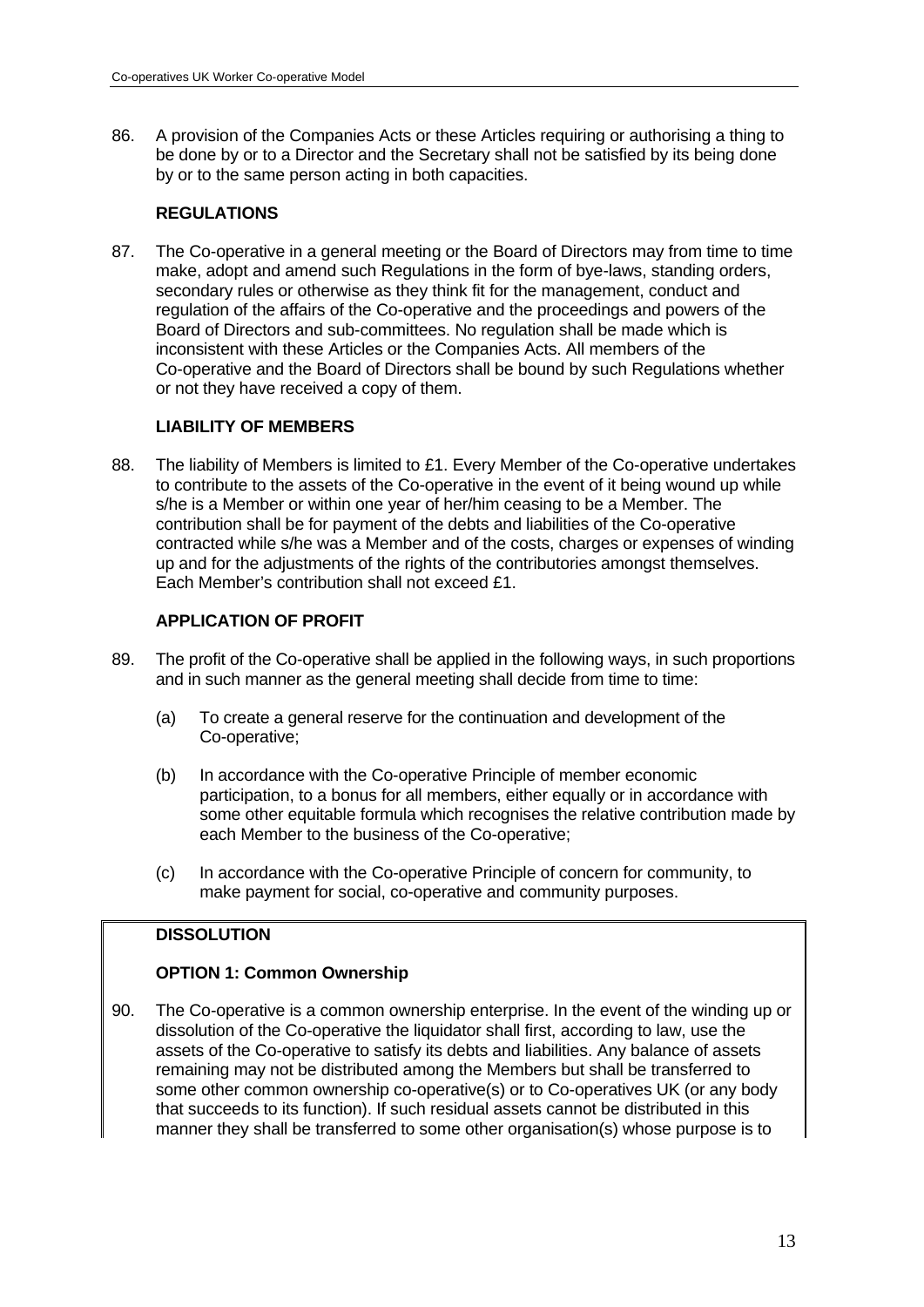promote and support the Co-operative Movement and common ownership enterprises. This article is Entrenched in accordance with section 22 of the Act; any alteration to this article requires the approval of 100% of the Members.

# **OPTION 2: Co-ownership**

91. The Co-operative is a co-ownership enterprise. In the event of the winding up or dissolution of the Co-operative the liquidator shall first, according to law, use the assets of the Co-operative to satisfy its debts and liabilities. Any balance of assets remaining may be distributed among the Members and those Persons who were Members at any time during the six years prior to the date on which the Co-operative decide to wind up. Distribution shall be in proportion to the relative contribution made by Members and past Members during the six years prior to the winding up of the Co-operative, or according to some other equitable formula agreed by the Members on winding up which complies with the Co-operative Principles. If such residual assets cannot be distributed in this manner they shall be transferred to a common ownership co-operative(s) or to Co-operatives UK (or any body that succeeds to its function).

# **ADMINISTRATIVE ARRANGEMENTS**

# **Means of Communication**

- 92. A Member may provide their consent to receive communications from the Co-operative by Electronic Means.
- 93. Subject to these Articles, anything sent or supplied by or to the Co-operative under the Articles may be sent or supplied in any way in which the Companies Acts provides. Any notice or Document to be sent or supplied to a Director in connection with the taking of decisions by Directors may also be sent or supplied by the means by which that Director has asked to be sent or supplied with such notices or Documents for the time being. A Director may agree with the Co-operative that notices or Documents sent to her/him in a particular way are to be deemed to have been received within a specified time or their being sent, and for the specified time to be less than 48 hours.

# **Seal**

94. If the Co-operative has a seal, it shall only be used by the authority of the Board of Directors acting on behalf of the Co-operative. Every instrument to which the seal shall be attached shall be signed by a Director and countersigned by a second Director, the Secretary, or a Member of the Co-operative appointed by the Board of Directors for the purpose.

### **Registers**

95. The Board of Directors shall ensure accurate registers are maintained which shall include a register of Members, a register of Directors and such other registers as required by the Acts.

# **Register of Members**

96. The Co-operative shall maintain a register of Members which records their name, address, and the dates on which s/he became a Member and ceased to be a Member.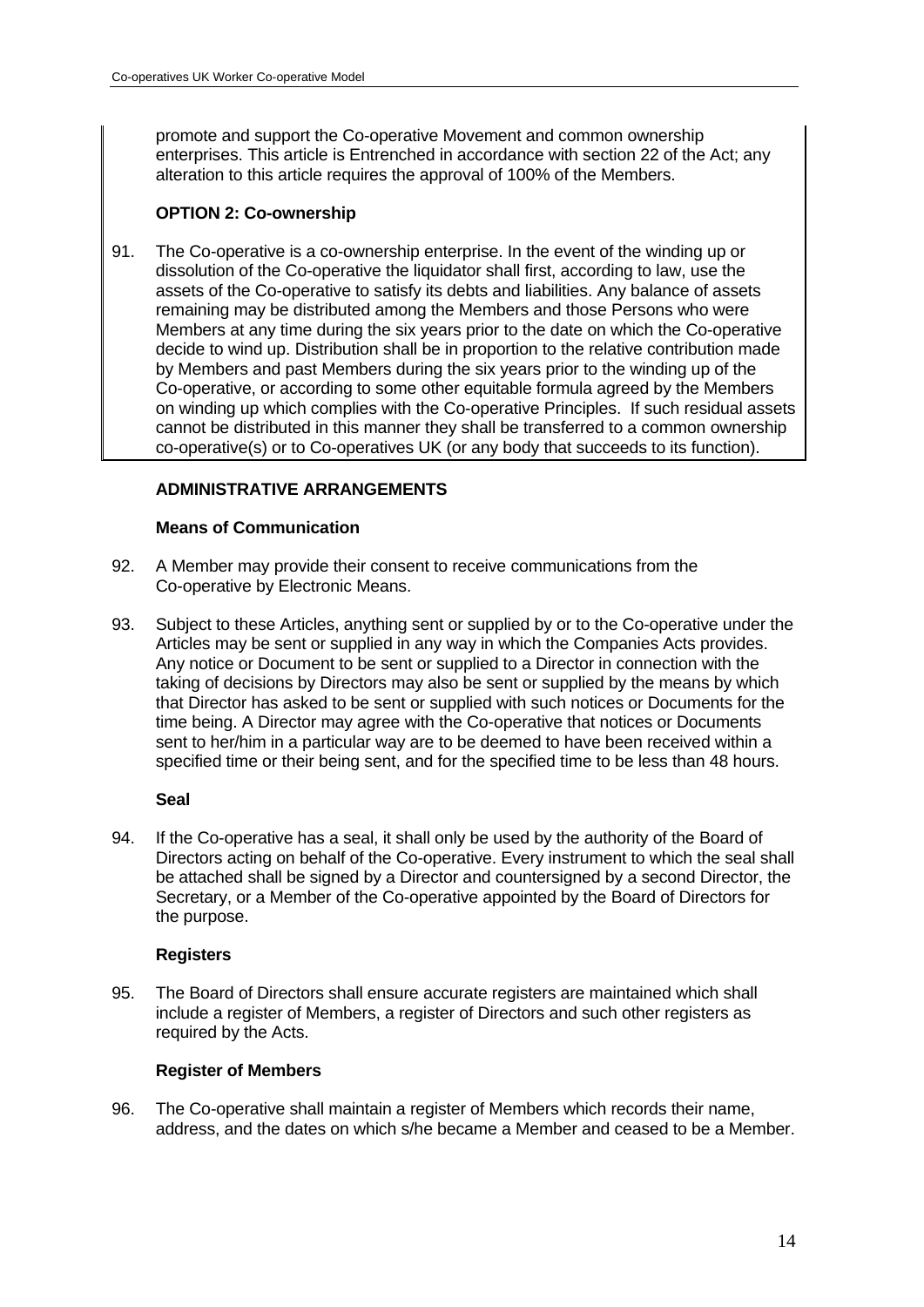A Member shall notify the Secretary of the Co-operative in Writing within seven days of any change to her/his name or Address.

97. An entry on the register relating to a former Member of the Co-operative may be removed from the register after the expiration of 10 years from the date on which s/he ceased to be a Member.

### **Register of Directors**

- 98. The Co-operative shall maintain a register of Directors which shall include the following particulars:
	- (a) Name of the Director and any former names used by her/him for business purposes;
	- (b) Service address;
	- (c) Country of residence;
	- (d) Nationality;
	- (e) Business occupation, if any;
	- (f) Date of birth.
- 99. The register of Directors shall be open for inspection to any Member of the Co-operative without charge and to any other Person on payment of such fee as may be prescribed.
- 100. The Co-operative shall also maintain a register of Director's residential addresses which is not available for inspection.

### **Minutes**

- 101. The Co-operative shall ensure that minutes are kept of all:
	- (a) Proceedings at meetings of the Co-operative; and
	- (b) Proceedings at meetings of the Board of Directors and its sub-committees which include names of the Directors present, decisions made and the reasons for those decisions.

### **Accounts**

- 102. The Board of Directors shall cause proper accounts to be kept and circulated in accordance with the Companies Acts with respect to:
	- (a) All sums of money received and expended by the Co-operative and the matters in which the receipt and expenditure takes place;
	- (b) All sales and purchases of goods by the Co-operative;
	- (c) The assets and liabilities of the Co-operative.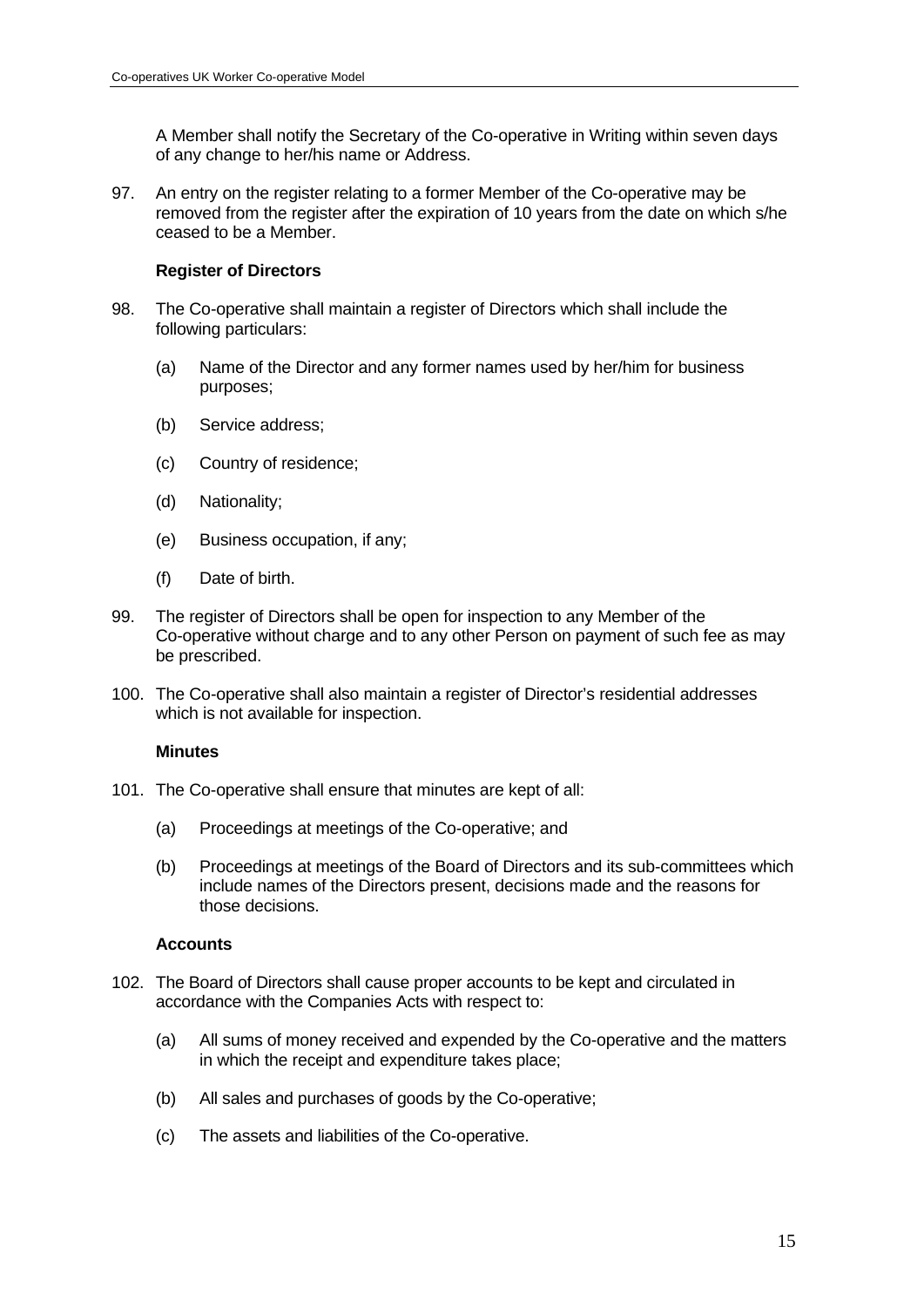- 103. Proper accounts shall be deemed to have been kept if they give a true and fair record of the state of the Co-operative's affairs and explain its transactions.
- 104. The accounts shall be kept at the registered office of the Co-operative or, subject to the Acts, at such other place or places as the Board of Directors thinks fit, and shall always be open to the inspection of all Members and other Persons authorised by the Co-operative in a general meeting.
- 105. The Board of Directors shall prepare and present to the Members such regular financial reports, results and cash flow predictions showing the current financial position of the Co-operative as the Members in a general meeting shall require to be laid before them.

### **Audit**

- 106. The Co-operative may decide if it meets the qualifying criteria to apply the small company audit exemptions. If not, at least once in every year the accounts of the Co-operative shall be examined and the correctness of the income and expenditure account and balance sheet ascertained by one or more properly qualified auditors (or their equivalents).
- 107. Auditors (or their equivalents) shall be appointed and their duties regulated in accordance with the Companies Acts.

### **Borrowing from Members**

108. In accordance with the Co-operative Principle of member economic participation the interest paid by the Co-operative on money borrowed from Members shall not exceed such rate as is necessary to attract and retain the capital required to further the Co-operative's purpose.

# **Social Accounting and Reporting**

109. In addition to any financial accounts required by the Companies Acts, the Members may resolve to undertake an account of the activities of the Co-operative which will endeavour to measure its co-operative, social and environmental performance using whatever methodology the Members deem appropriate. Following the completion of such an account the Co-operative shall report any findings to its Members and other stakeholders.

### **Indemnity and Insurance**

- 110. Subject to the following article, any Director or former Director of the Co-operative may be indemnified out of the Co-operative's assets against:
	- (a) Any liability incurred by that Director in connection with any negligence, default, breach of duty or breach of trust in relation to the Co-operative;
	- (b) Any liability incurred by that Director in connection with the activities of the Co-operative in its capacity as a trustee of an occupational pension scheme (as per the Act);
	- (c) Any other liability incurred by that Director as an officer of the Co-operative.